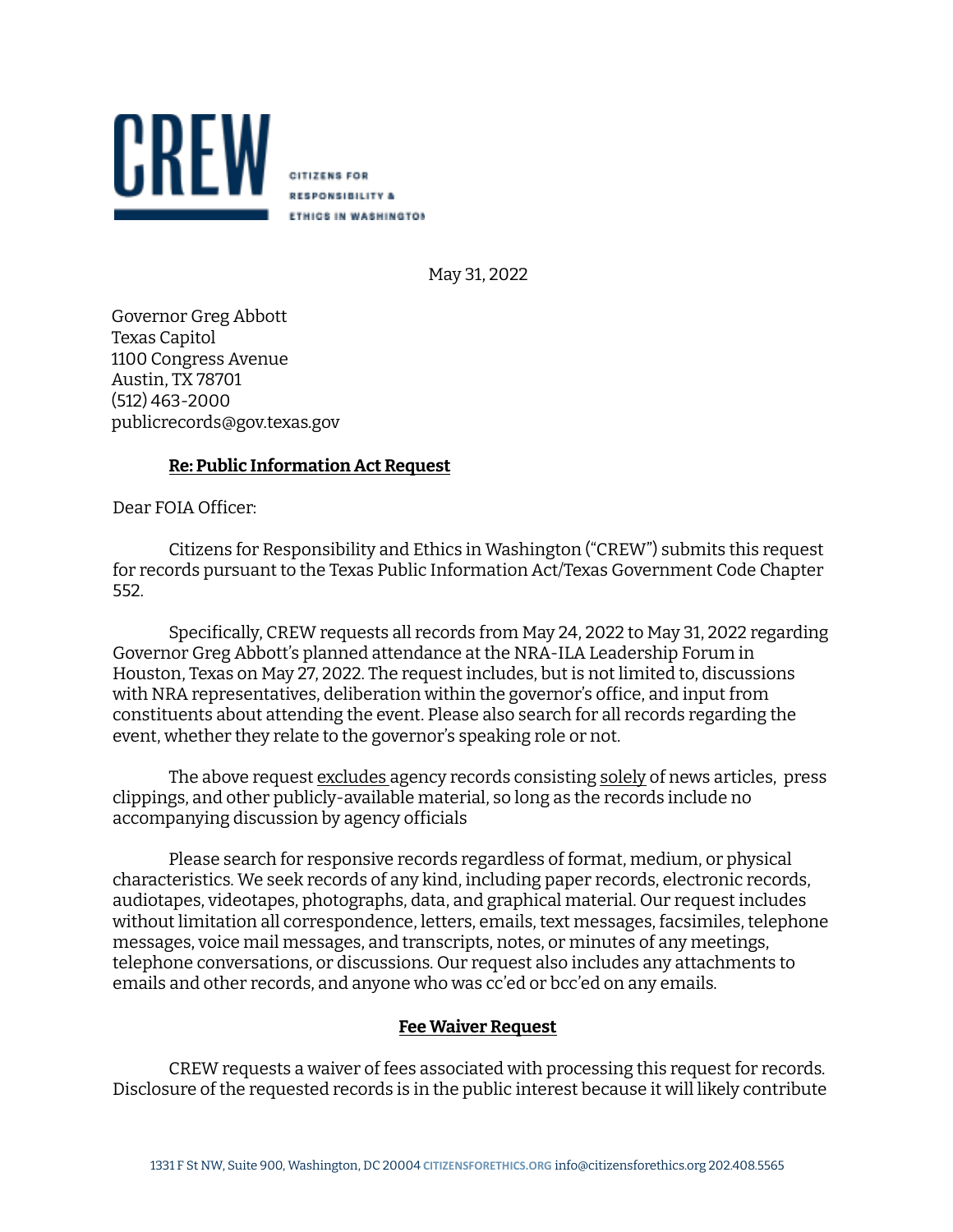to a better understanding of relevant government procedures by the general public in a significant way. Furthermore, the request is primarily and fundamentally for non-commercial purposes.

On May 24, 2022, a shooter killed nineteen students and two teachers at an elementary school in Uvalde, Texas. The shooting took place just three days ahead of an annual NRA meeting taking place across the state in Houston. That conference planned to feature several elected officials as speakers.<sup>1</sup> Shortly after the shooting, two Texan members of Congress changed their plans to attend. <sup>2</sup> On the day before he was scheduled to speak, Governor Abbott announced he would not attend either, and would instead deliver prerecorded remarks. 3

The requested records will shed light on internal discussion within the governor's ofice about attending the event, the NRA's position on him joining, and the decision to drop out.

CREW is a non-profit corporation, organized under section  $501(c)(3)$  of the Internal Revenue Code. CREW is committed to protecting the public's right to be aware of the activities of government oficials, to ensuring the integrity of those oficials, and to highlighting and working to reduce the influence of money on politics. CREW uses a combination of research, litigation, and advocacy to advance its mission. CREW intends to analyze the information responsive to this request and to share its analysis with the public through reports, press releases, or other means. In addition, CREW will disseminate any documents it acquires from this request to the public through its website, www.citizensforethics.org. The release of information obtained through this request is not in CREW's financial interest.

CREW routinely and systematically disseminates information to the public in several ways. CREW's website receives tens of thousands of page views every month. The website includes investigations that report on and analyze newsworthy developments regarding government ethics, corruption, and money in politics, as well as numerous reports CREW has published to educate the public about these issues. In addition, CREW posts the documents it receives through public records requests on its website.

Under these circumstances, CREW satisies fully the criteria for a fee waiver.

## **Conclusion**

If you have any questions about this request or foresee any problems in fully releasing the requested records, please contact me at wdavis@citizensforethics.org.

<sup>1</sup> Davis Siders and Olivia Beavers, Republicans pledge allegiance to a hobbled NRA, *Politico*, May 25, 2022, *available at* https://www.politico.com/news/2022/05/25/

nra-republicans-texas-shooting-trump-00035260.

<sup>2</sup> *Id*.

<sup>3</sup> Andrew Zhang, Greg Abbott, Dan Patrick cancel in-person NRA convention appearances in wake of Uvalde mass shooting, *Texas Tribune*, May 26, 2022, *available at* https://www.texastribune.org/2022/ 05/26/greg-abbott-nra-uvalde/.